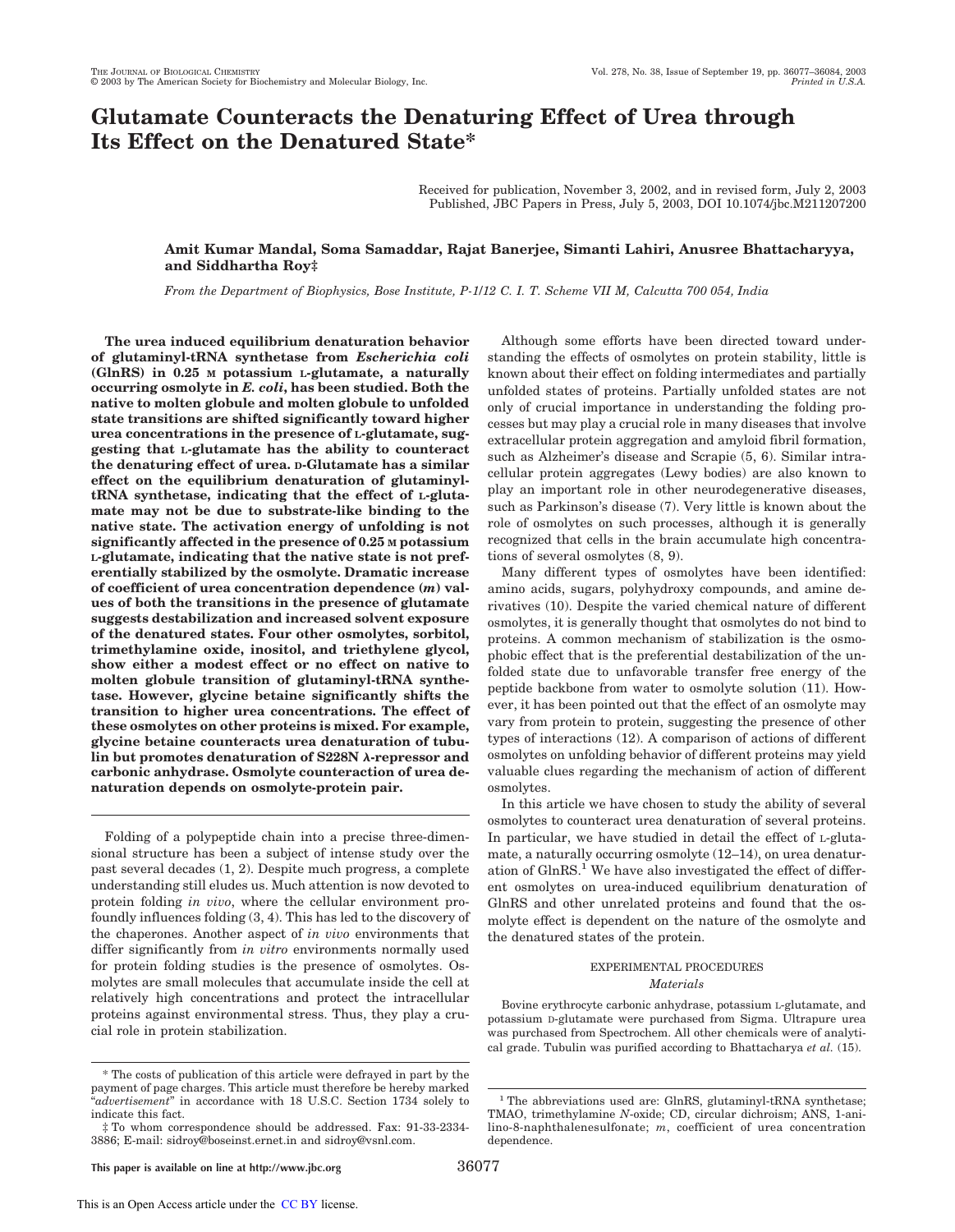#### *Methods*

*Protein Purification—*Glutaminyl-tRNA synthetase was purified according Bhattacharyya *et al.* (16). S228N  $\lambda$  repressor was a gift from Prof. N. C. Mandal and was purified according to Jana *et al.* (17).

*Equilibrium Denaturation Experiments—*All experiments were carried out in 0.1 M Tris-HCl buffer, pH 7.5, at 25 °C unless specifically mentioned otherwise. The equilibrium denaturation experiments were performed after incubating the protein in the desired urea concentration for 18 h at room temperature. Fluorescence measurements were carried out in a Hitachi F3010 spectrofluorometer. The excitation and emission band passes were 3 nm each. For measurement of ANS fluorescence,  $30 \mu M$  ANS was mixed with the denatured protein, and sample fluorescence was measured. A 30  $\mu$ M concentration was chosen because binding isotherms indicated that beyond this concentration some degree of saturation may occur. The excitation wavelength was 420 nm, and the emission wavelength was 482 nm. Emission wavelength was fixed at 482 because this is around the emission maximum of ANS bound to molten globule states of several proteins. Far UV CD spectra were measured in a Jasco J-600 spectropolarimeter using a 1-mm path length cuvette. Five spectra were signal-averaged for improvement of the signal-to-noise ratio. GlnRS concentrations were 7.5  $\mu$ M for CD experiments and 2  $\mu$ M for fluorescence experiments.

*Kinetics of Unfolding—*Kinetics of unfolding was measured at 25 °C at different urea concentrations. Glutaminyl-tRNA synthetase was diluted to a given urea concentration (either in the presence of 0.25 M potassium L-glutamate or 0.25 M potassium chloride) at a final protein concentration of 2  $\mu$ M and immediately transferred to a Hitachi F3010 spectrofluorometer. Fluorescence intensity at 340 nm was measured as a function of time. The excitation wavelength was 295 nm. For measurement of CD kinetics, a similar protocol was followed. The final protein concentration was 7.5  $\mu$ M. Urea concentrations of 5, 6, 6.5, 7, and 8 M were used for CD, and 4.5, 5, 5.5, 6, 6.5, and 7 M were used for fluorescence.

*Limited Proteolysis and Trypsin Assay—*GlnRS was incubated at 37 °C in the presence of 25:1 w/w L-1-tosylamido-2-phenylethyl chloromethyl ketone-trypsin in 50 mM potassium phosphate buffer, pH 7.5, containing either no osmolytes or 0.25 M osmolyte. The reaction was quenched with phenylmethylsulfonyl fluoride at the designated times at a final concentration of 1 mM and electrophoresed on an SDS-polyacrylamide gel using standard protocols (16). A trypsin assay was conducted using benzoyl arginyl ethyl ester as the substrate, which was monitored at 253 nm.

*Curve Fitting—*The data fitting was done using Kyplot (Koichi Yoshioka, 1997–1999, version 2.0 beta 4). The equilibrium profiles were fitted as described in Das *et al.* (18). For two-state equilibrium, the following equation was used.

$$
S = \frac{S_0 + S_\infty \times \exp((-\Delta G^0 + (m \times \text{[urea]}))/RT)}{1 + \exp((-\Delta G^0 + (m \times \text{[urea]}))/RT)}
$$
(Eq. 1)

For  $F_{340}/F_{350}$ , a correction was introduced in the equation,

$$
S = \frac{S_0 + (1 - (F_{350}^{\circ}/F_{350}^{\circ})) \times S_{\infty} \times \exp((-\Delta G^0 + (m \times [\text{urea}]))/RT)}{1 + (1 - (F_{350}^{\circ}/F_{350}^{\circ})) \times \exp((-\Delta G^0 + (m \times [\text{urea}]))/RT)}
$$
(Eq. 2)

For the three-state equilibrium, the equation,

#### $S_0 + S_1$ .exp((- $\Delta G_1^0 + (m_1$ .[urea]))/RT) + S<sub>ss</sub>.exp((- $\Delta G_2^0 + (m_2$ .[urea]))/RT)  $\mathbf{R} =$  $1 + \exp((-\Delta G_1^B + (m_1.\text{[urea]}))/RT) + \exp((-\Delta G_2^B + (m_2.\text{[urea]}))/RT)$

(Eq. 3)

was used, where  $S_0, S_{\text{I}},$  and  $S_{\infty}$  are signal intensities for 100% reactant, 100% intermediate, and 100% product, respectively.  $F_{350}^{\circ}/F_{350}^0$  refers to the ratio of fluorescence intensity at 350 nm for 100% product and 100% reactant, respectively.  $\Delta G^0$  refers to the free energy at zero urea concentration (the corresponding equilibrium constant defined as [product]/[reactant]). In the second equation,  $\Delta G_1^0$  and  $\Delta G_2^0$  refer to the free energy at zero urea concentration with the corresponding equilibrium constants defined as [intermediate]/[reactant] and [product]/[reactant], respectively. *R*, *T*, and *m* carry their usual meaning.

The kinetics of fluorescence or CD change was fitted to the equation,

$$
S(t) = \frac{k_1(S_0 - S_x)}{(k_1 + k_1)} \times [k_1/k_1 + \exp(-(k_1 + k_1)t)] + S_x \quad (Eq. 4)
$$

whereas the  $F_{340}/F_{350}$  ratio change was fitted to the equation,



FIG. 1. **Change of spectroscopic signals of GlnRS as a function of urea concentration under equilibrium conditions in the presence of 0.25 M potassium L-glutamate.** *Upper panel*,  $\bigcirc$ , fluorescence intensity at 340 nm when excited at 295 nm; 340 nm was chosen as native emission maximum is close to this wavelength. ●, the CD signal at 225 nm; 225 nm was chosen as urea absorption at lower wavelengths may interfere with measurements. *Lower panel*,  $\nabla$ , ANS fluorescence at 482 nm when excited at 420 nm The *solid lines* represent the best fit to either a two-state equilibrium (fluorescence intensity) or to a threestate equilibrium (CD signal) in the *upper panel*. In *lower panel* the *solid lines* are merely used to connect the symbols. Protein concentrations were 2 and 7.5  $\mu$ M for fluorescence and CD experiments, respectively. The solution conditions were 0.1 M Tris-HCl buffer, pH 7.5. The temperature was 25 °C. *Error bars* indicate S.E. obtained from three independent measurements.

# $\underbrace{(k_1/(k_1+k_1)) . (S_0-(F_{350}''/F_{350}^0). S_{\infty}) . [k_1/k_1 + \exp(-(k_1+k_1)t)] \} + (F_{350}''/F_{350}^0). S_{\infty}$  $\{(k_1/(k_1+k_1)),(1-(F_{350}^{\circ\circ}/F_{350}^{\circ\circ}))$  .  $[k_1/k_1 + \exp(-(k_1+k_1)t)]$   $\} + (F_{350}^{\circ\circ}/F_{350}^{\circ\circ})$

(Eq. 5)

where  $S(t)$  is the spectral signal at time  $t$ ,  $k<sub>1</sub>$  is the forward rate  $\text{constant}, k_{-1}$  is the backward rate constant,  $S_0$  is the signal at time 0, and  $S<sub>\infty</sub>$  is the signal if all the starting material was converted to the product.  $F_{350}^{\rm o}$  and  $F_{350}^{\rm \infty}$  refer to fluorescence values at 100% reactant and 100% product concentrations.

#### RESULTS

*Influence of L-Glutamate on Equilibrium Unfolding of GlnRS—*The most ubiquitous unfolding intermediates belong to the molten globule class and are produced under a variety of conditions (19–21). In a previous study we detected an intermediate of molten globule class by equilibrium urea denaturation (18). Fig. 1 shows the plot of fluorescence intensity, far UV circular dichroism, and ANS fluorescence in the presence of 0.25 M potassium L-glutamate as a function of urea. It is clear from this curve that a two-state approximation cannot be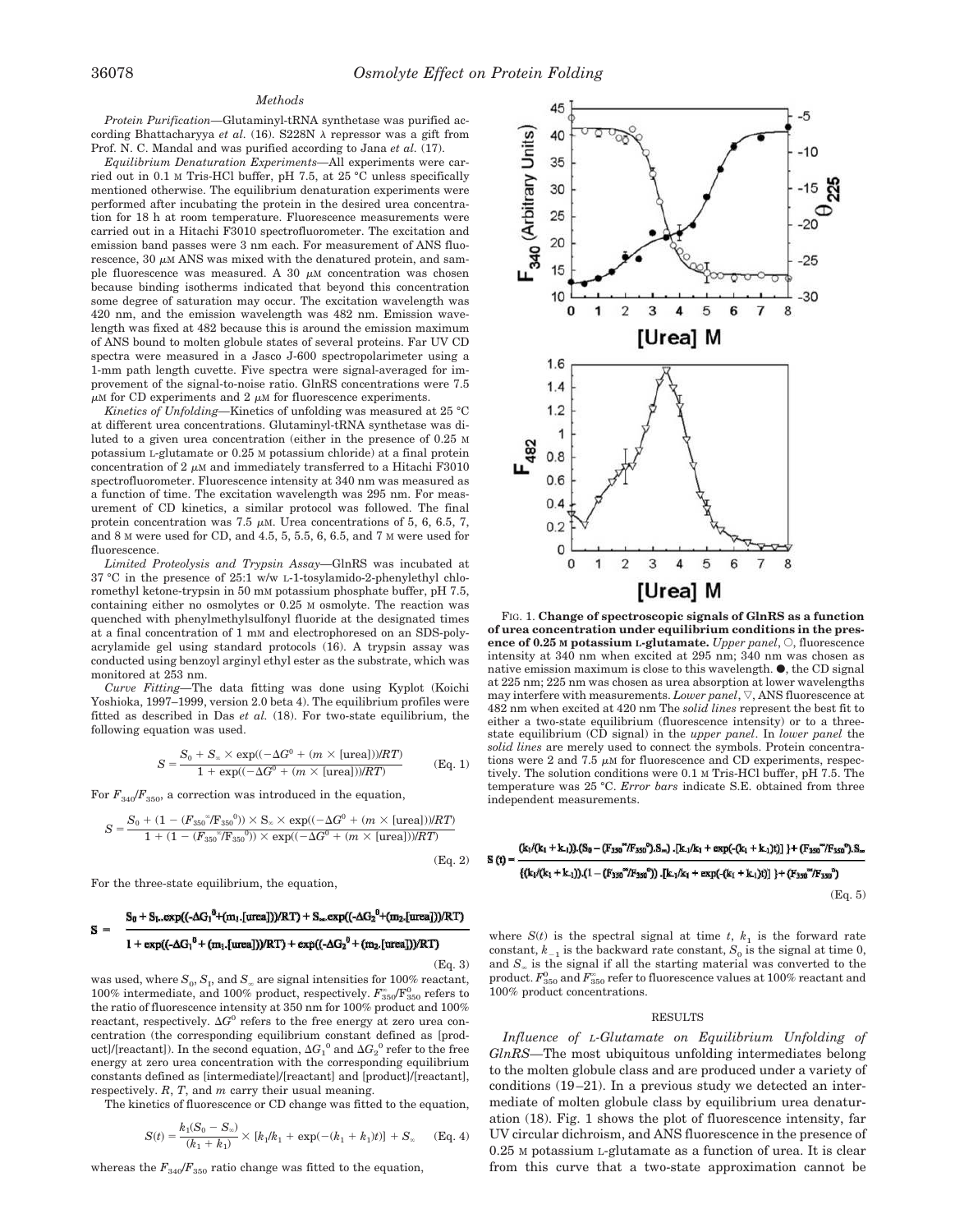

FIG. 2. **Representative spectra of the native, molten globule, and denatured states of glutaminyl-tRNA synthetase in 0.25 M glutamate.** The *solid lines* are the spectra of the native state, the *dashed lines* are the spectra of the molten globule, and the *dotted lines* are the spectra of the denatured state. *Upper panel*, near UV CD spectra of no urea, 3.5 M urea, and 8 M urea. The path length for CD measurements was 1 cm, and the protein concentrations were  $3 \mu$ M. The *middle panel* is the fluorescence emission spectra at the same urea concentrations as mentioned above. The *lower panel* is the far UV CD spectra at 0, 3.15, and 7.16 M urea. The other solution conditions were the same as in Fig. 1.

made. Fluorescence intensity declines rapidly with a midpoint around 3.25 M urea. The far UV CD spectral intensity declines with approximately two phases. The major phase has the midpoint of transition around 5.5 M urea. It was shown previously that in the presence of 0.1 M KCl, the native to molten globule transition occurred with very significant loss of fluorescence



FIG. 3. **Change of spectroscopic signals of GlnRS as a function of urea concentration under equilibrium conditions in the presence of 0.25 M potassium chloride.** *Upper panel*,  $\bigcirc$ , fluorescence intensity at 340 nm when excited at 295 nm;  $\nabla$ , ANS fluorescence at 482 nm when excited at 420 nm. The *inset* shows the emission spectra of the native (*dotted*; 0 M), molten globule(*solid*; 1 M), and denatured state (*dashed*; 8 <sup>M</sup>). *Lower panel*, ●, the CD signal at 225 nm. The *inset* shows the CD spectra of the three states described above. The *lines* have the same meaning. The *solid lines* in the figures represent the best fit to either a two-state equilibrium (fluorescence intensity) or to a threestate equilibrium (CD signal). The *solid line* in ANS data is merely used to connect the symbols. The other solution conditions and the methodology are identical to the legend of Fig. 1.

intensity and relatively small far UV CD change (18). Based on these criteria, we suggest that the first transition, characterized by a major loss of fluorescence intensity, represents the previously characterized native to molten globule transition. It is now well documented that anilinonaphthalenesulfonates bind to molten globule states with higher fluorescence yields and are often used to verify the presence of molten globule states (22, 23). ANS fluorescence increase peaks around 3.5 M urea followed by a rapid decline, supporting the argument that this is the previously characterized native to molten globule transition. It is likely that the transition represented by an almost total loss of far UV CD represents the intermediate to unfolded state transition.

Fig. 2 shows the near UV CD, the far UV CD, and the fluorescence emission spectra of GlnRS native state, molten globule state (when the first transition is nearly complete but the transition to unfolded state has not taken place), and native state, all in the presence of 0.25 M potassium L-glutamate. It is clear that almost all native-like near UV CD spectrum disappears in 3.5 M urea, where much of the far UV CD and, hence, the secondary structure is preserved. This strongly supports the idea that the intermediate is the previously characterized molten globule. Interestingly the magnitude of near UV CD intensity loss is significantly greater than the situation in the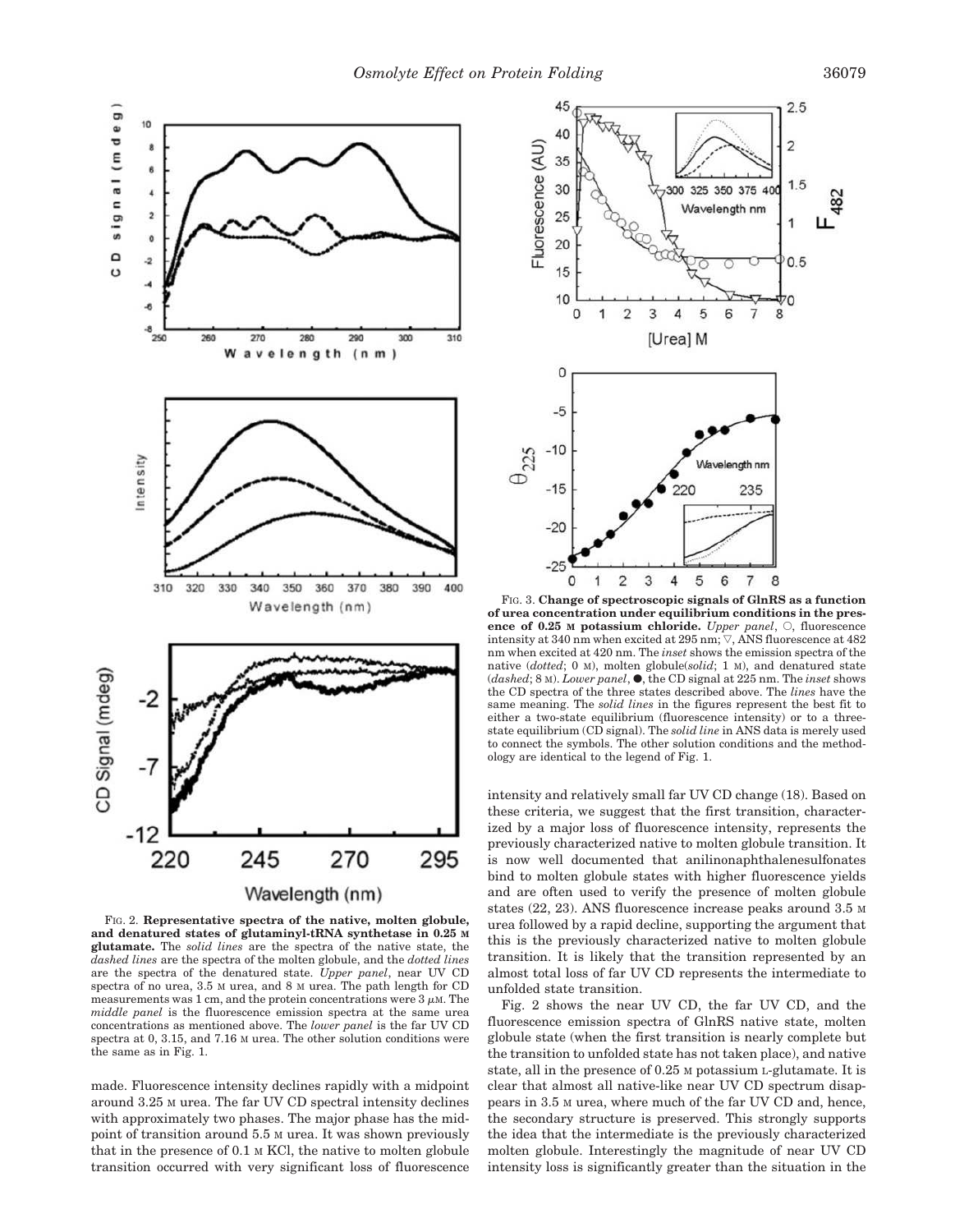#### 36080 *Osmolyte Effect on Protein Folding*

TABLE I

*Extracted free energies from equilibrium urea denaturation*

Folding free energies ( $\Delta G_{\rho}$ ) were extracted by fitting profiles separately, either to two-state no intermediate equilibrium (fluorescence intensity and  $F_{340}/F_{350}$ ) or to a three-state equilibrium with one intermediate ( $\theta_{225}$ ) using KyPlot.

| Osmolyte              | Observed<br>Signal(s) | Fitted model | $\Delta G_f$ (KCal/mole) | m (KCal/(mole.M) |
|-----------------------|-----------------------|--------------|--------------------------|------------------|
| Potassium             | $F_{340}$             | Two-state    | $5.5 + 0.5$              | $1.7 + 0.1$      |
| L-glutamate           | $\theta_{225}$        | Three-state  | $2.4 + 1.2$              | $1.2 + 0.6$      |
| 0.25 <sub>M</sub>     |                       |              | $10 + 1.7$               | $2.6 + 0.5$      |
| Potassium D-glutamate | $F_{340}$             | Two-state    | $5 + 0.6$                | $1.6 + 0.2$      |
| 0.25 <sub>M</sub>     |                       |              |                          |                  |
| Potassium Chloride    | $F_{340}$             | Two-state    | $0.6 + 0.6$              | $0.8 + 0.27$     |
| 0.25 <sub>M</sub>     | $\theta_{225}$        | Two-state    | $1.45 + 0.3$             | $0.45 + 0.07$    |
|                       |                       |              |                          |                  |

absence of glutamate. Thus, the native to molten globule transition is distinctly shifted to higher urea concentrations in the presence of 0.25 M potassium L-glutamate, signifying either relative stabilization of native state or destabilization of the molten globule state.

Because part of the effect of L-glutamate can originate from electrostatic effects of L-glutamate, we have measured the different spectroscopic signals as a function of urea concentration in the presence of 0.25 M KCl. A plot of different signals *versus* urea concentration is shown in Fig. 3. The *insets* show the fluorescence emission and far UV CD spectra of the native, molten globule, and denatured state. It is quite clear that the loss of fluorescence intensity occurs at a much lower urea concentration when compared with the profile in the presence of potassium L-glutamate (incidentally, the midpoint is also at a lower urea concentration than in the presence of 0.1 M KCl). This transition is centered around 1 M urea. The ANS binding peaks at very low urea concentrations (around 0.5 M urea), remains stable, and then finally declines with the midpoint centered around 3.75 M urea. The decline of the far UV CD is centered approximately around 3.75 M urea. All transitions are fitted as described before, and the extracted free energies are reported in Table I. An interesting observation is that in the presence of L-glutamate, both the  $\Delta G$  and *m* values increase very significantly. The implication of this observation is discussed later. To clarify the relationships of different states in 0.25 M L-glutamate and KCl, we have analyzed ANS binding in detail. Fig. 4 shows the isotherms of ANS binding to native, molten globule, and denatured states of GlnRS in the presence of 0.25 M L-glutamate and KCl along with emission spectra in the *inset*. The molten globule and denatured state binding isotherms are very similar in L-glutamate and KCl. In the presence of glutamate, the native state binds ANS weakly, whereas in the presence of KCl (0.25 M) a fairly high degree of ANS binding is observed. Because in 0.1 M KCl, ANS binding is low (18), the higher ANS binding at 0.25 M KCl is consistent



FIG. 4. ANS binding to native (O), molten globule ( $\bullet$ ), and **denatured state ().** *Upper panel*, 0.25 M L-glutamate. *Lower panel*, 0.25 M KCl. *Insets* show the corresponding emission spectra of native (*dotted*; 0 M), molten-globule (*solid*; 3.15 M), and denatured (*dashed*; 8 M). The solution conditions are same as in Fig. 1, and the *inset lines* have same meaning as in the *inset* of Fig. 3.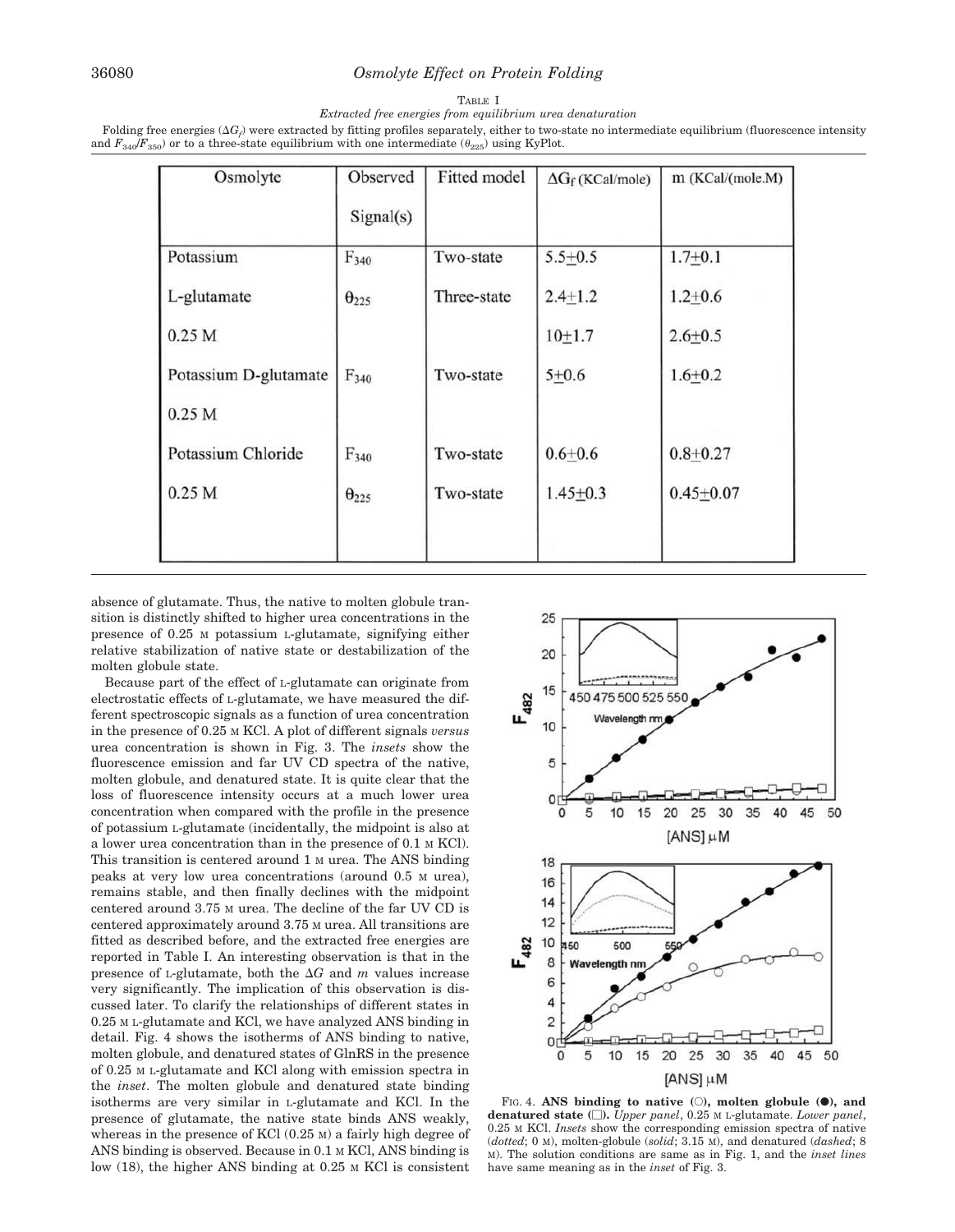

FIG. 5. **Change of spectroscopic signals of GlnRS as a function of urea concentration under equilibrium conditions in the presence of 0.25** M **potassium D-glutamate.**  $\circ$ , fluorescence intensity at 340 nm when excited at 295 nm;  $\nabla$ , ANS fluorescence at 482 nm when excited at 420 nm. The solution conditions and the methodology are identical to the legend of Fig. 1. The *inset* shows the emission spectra of the native (*dotted*; 0 M), molten globule (*solid*; 3.15 M), and denatured state (*dashed*; 7.16 M). *AU*, arbitrary units.

with significant destabilization of the native state at higher KCl concentration.

*L-Glutamate Effect Is Not Due to Substrate-like Native State Binding—*The natural substrate of glutaminyl-tRNA synthetase is L-glutamine, which is structurally similar to L-glutamate. To see whether such a dramatic effect of potassium L-glutamate is at least partly due to the substrate-like properties of potassium L-glutamate or the preferential binding to the native state, we have measured the denaturation profile in potassium D-glutamate. Because D-glutamine is not a substrate of GlnRS, it is unlikely that potassium D-glutamate will have any substrate-like properties. Fig. 5 shows the urea denaturation profile as measured by fluorescence intensity loss in the presence of 0.25 M potassium D-glutamate. The *inset* shows the fluorescence emission spectra of the native, molten globule and denatured states. As in potassium L-glutamate, the transition measured by the loss of fluorescence intensity is centered around 3.25 M urea. The ANS fluorescence peak also occurs around 3.5 M urea. The declining edge of ANS fluorescence occur around 4 M urea, suggesting that the urea denaturation in potassium D-glutamate is very similar to that in potassium L-glutamate. Thus, the effect of potassium L-glutamate on the urea denaturation profile is unlikely to be due to any putative substrate-like properties of potassium L-glutamate. This is consistent with the fact that L-glutamate accumulates at very high concentrations presumably without any effect of GlnRS activity. We have also attempted to measure the binding of glutamate to GlnRS by NMR by observing the effect of GlnRS on T1. We chose *D*-glutamate because it has a very similar effect on equilibrium denaturation profile. The longitudinal relaxation rates of  $\alpha$ -proton of 1.5 mm D-glutamate were determined in the absence and in the presence of 50  $\mu$ m GlnRS. The observed T1 values are  $1.43 \pm 0.03$  s and  $1.55 \pm 0.05$  s in the absence and presence of GlnRS, respectively. In a previous study we determined the binding of galactose using similar techniques and found that under similar conditions binding of galactose to Gal repressor led to T1 lowering of almost 2-fold (24). This suggests



FIG. 6. *A*, unfolding kinetics of glutaminyl-tRNA synthetase as monitored by the loss of tryptophan fluorescence intensity at 4.5  $\text{M}$  (O), 5 M  $(\Box)$ , 6 M  $(\triangle)$ , and 7 M  $(\triangledown)$  urea. The excitation wavelength was 295 nm, and emission was monitored at 340 nm. *B*, change in CD signal at 230 nm at 5 M (O), 6.5 M ( $\square$ ), and 8 M ( $\triangle$ ) urea. The other solution conditions were the same as in Fig. 1. *mdeg*, millidegree.

no significant binding of D-glutamate in a substrate-like manner to the native state and that the counteraction effect of glutamate is not due to substrate-like binding to the native state.

One of the possibilities mentioned above is that somehow glutamate selectively stabilizes the native state (although we have ruled out the possibility of substrate-like binding). If the native state is selectively stabilized, the activation energy of unfolding would increase due to increasing energy difference between the native state and the succeeding transition state. Kinetics of unfolding has been used to study the activation energy barriers between the unfolding intermediates. Activation energies at several different denaturant concentrations may be obtained and extrapolated to zero denaturant concentration to obtain the activation energy in the absence of the denaturant. Fig. 6 shows the kinetics of denaturation of GlnRS at several urea concentrations as measured by fluorescence intensity and far UV CD. The curves can be fitted well to a first order rate equation. Fig. 7, *A* and *B*, shows the extrapolation of activation energy thus obtained to zero urea concentrations in the presence of 0.25 M potassium L-glutamate and in the presence of 0.25 M KCl. In contrast to the dramatic effect of potassium L-glutamate on the stability of the equilibrium intermediates, none of the rate constants is significantly affected when potassium L-glutamate replaces KCl. In 0.25 M KCl, the activation energies extrapolated to 0  $\mu$  urea are 22.68  $\pm$  0.16 and  $23.6 \pm 0.55$  kcal/mol when unfolding was measured by  $F_{340}$  and far UV CD, respectively. In 0.25 M potassium L-glutamate, the corresponding activation energies extrapolated to 0 M urea, are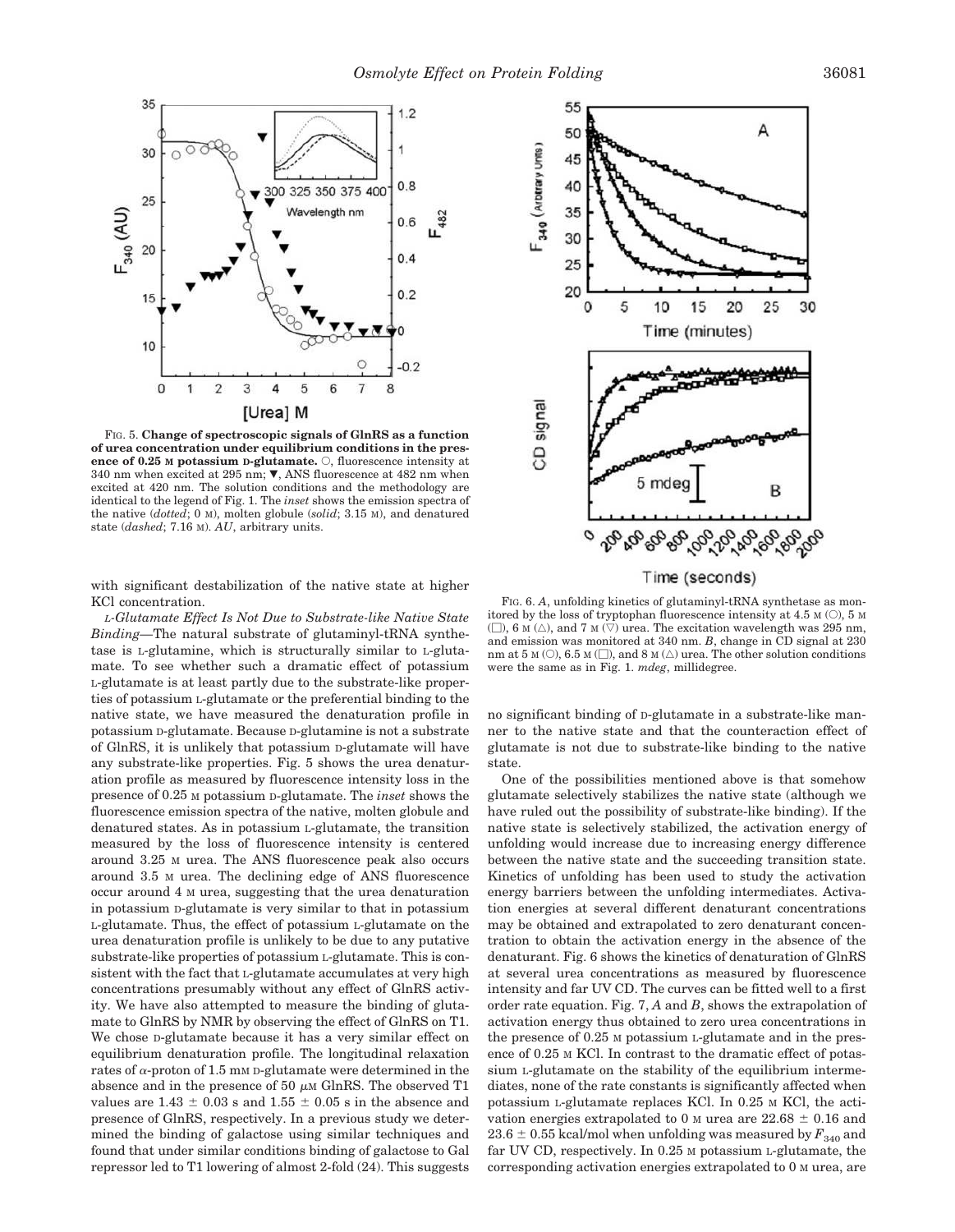

FIG. 7. **Extrapolation of activation energies obtained at differ**ent urea concentrations to zero urea concentrations.  $\bigcirc$ , 0.25 M KCl; ●, 0.25 <sup>M</sup> potassium <sup>L</sup>-glutamate. *A*, plot as obtained from measurement of  $F_{340}$ . *B*, plot as obtained from measurement of CD signal at 230 nm. The solution conditions are given in the legends of Figs. 1 and 6.

 $22.36 \pm 0.16$ , and  $23.78 \pm 0.41$  kcal/mol, respectively. Clearly, unlike that of the stability of the intermediates derived from the equilibrium measurements, very little effect of chloride to Glu substitution is seen. The kinetics of denaturation when monitored by loss of fluorescence intensity represents native to molten-globule transition. If preferential stabilization of the native state occurred in glutamate, it is likely that the activation energy would have decreased in L-glutamate. The lack of such an effect argues against this possibility.

*Differential Effects of Osmolytes on Denatured States of Proteins—*Because L-glutamate has a very significant effect on the molten globule state of glutaminyl-tRNA synthetase, we have also explored the effects of other osmolytes. Fig. 8 shows the effect of glycine betaine, sorbitol, trimethylamine *N*-oxide, triethylene glycol, and inositol on the equilibrium denaturation profile of GlnRS. Previously we have shown that a decrease of fluorescence intensity at 340 nm occurs due to the transition from the native state to the molten globule state. Glycine betaine shows very strong counteraction ability, whereas TMAO shows only modest counteraction ability. None of the other osmolytes has a significant effect. This is somewhat surprising, because osmolytes such as trimethylamine oxide are known to have significant effects on folding equilibrium of proteins (25). We have attempted to verify this destabilizing effect of L-glutamate on the denatured states in the present system using limited proteolysis as a tool. It is well known that proteases cleave denatured proteins faster than native proteins. Higher order structures in native proteins prevent proteases from gaining access to the scissile bonds. If an osmolyte destabilizes the denatured states and, hence, drives the equilibrium toward a more folded state, it is expected that such an osmolyte would decrease the rate of proteolysis. Fig. 9 shows the rate of proteolysis of GlnRS by trypsin in the absence of any



FIG. 8. **Change of fluorescence intensity of GlnRS at 340 nm as a function of urea concentration containing different osmolytes.** *A*, trimethylamine *N*-oxide  $(\diamond)$ , inositol  $(\circ)$ , triethylene glycol  $(①)$ . *B*, sorbitol  $(④)$  and glycine betaine  $(①)$ . The solution conditions were 0.1 M Tris-HCl, pH 7.5, containing 0.25 M osmolyte. The rest of the conditions are the same as in legend of Fig. 1. The lines are fit to the two-state model. The *inset* shows the fluorescence emission spectra at 0 M (*dotted*) and 3 M (*solid*) urea containing 0.25 M sorbitol.

osmolyte and in the presence of 0.25 M potassium L-glutamate or inositol or tri-ethylene glycol. It is clear that 0.25 M potassium L-glutamate significantly inhibits proteolysis by trypsin, whereas no significant effect is observed on the rate of proteolysis in the presence of inositol or triethylene glycol. The rate of hydrolysis of benzoyl arginyl ethyl ester by trypsin is not significantly affected by 0.25 M potassium L-glutamate, suggesting that the glutamate effect originates from its effect on GlnRS structure (Fig. 9*D*). This supports the observation that glutamate has a strong counteraction ability of urea effect, at least in this system.

Because L-glutamate and glycine betaine has the strongest counteraction ability against urea in GlnRS system, we have attempted to see if that is true with other proteins. Table II shows the effect of osmolytes on three different proteins, carbonic anhydrase, S228N  $\lambda$ -repressor, and tubulin. The S228N mutant was chosen because it is known that the protein is monomeric under these conditions so that complications arising out of monomer dimer equilibrium will be avoided. In a previous study we showed that the S228N repressor denatures in two phases (there is another transition, which does not lead to any change in fluorescence spectra) if monitored by fluorescence emission maximum shift (26). We have assigned the first transition to denaturation of a part of the C-terminal domain and the transition in the higher concentrations of urea to global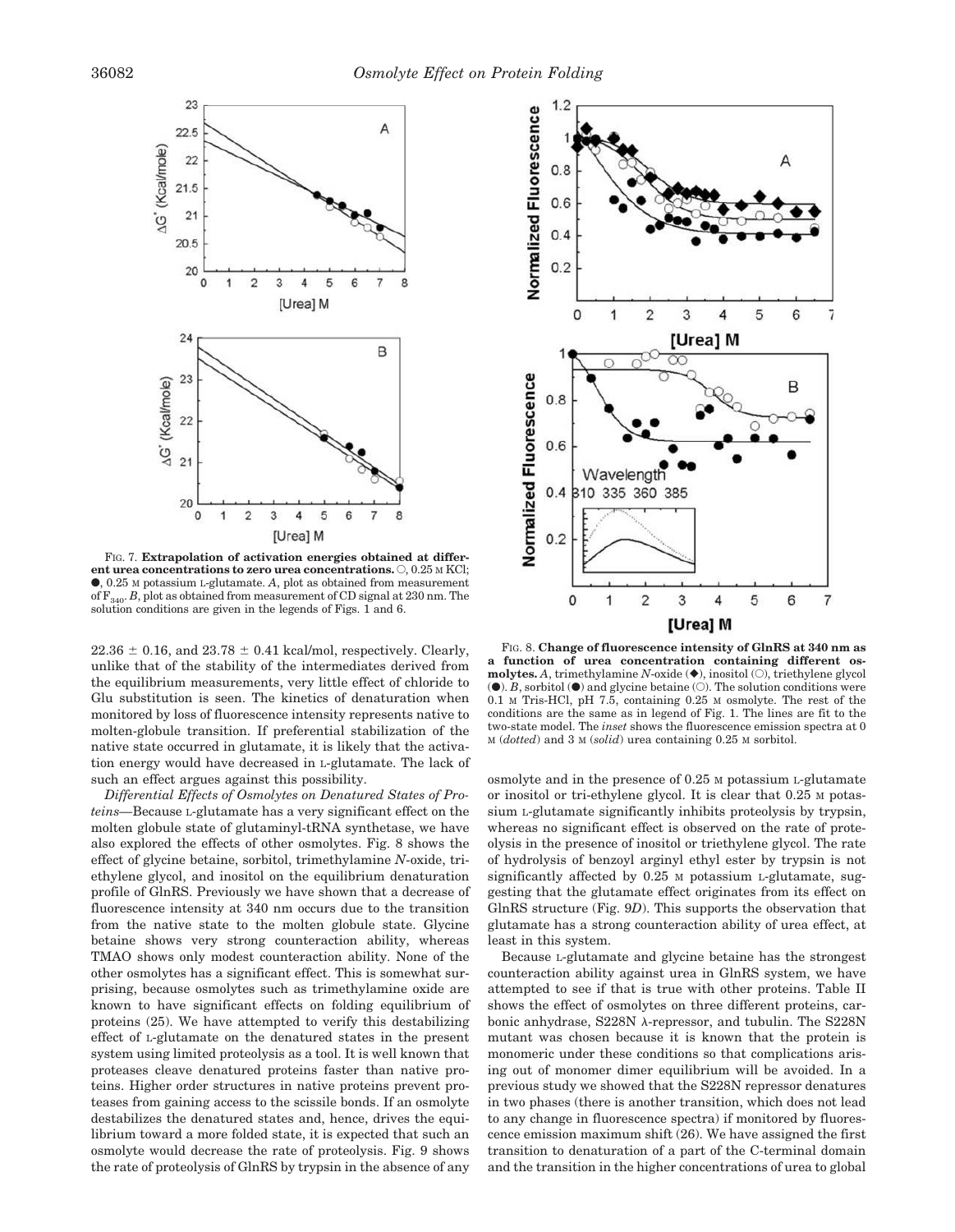123456789

123456789



123456789

#### TABLE II *Effect of different osmolytes on the urea denaturation of different proteins*

FIG. 9. **Trypsinolysis of GlnRS in the presence of 0.25 M osmolyte.** *A*, potassium L-glutamate. *B*, triethylene glycol. *C*, inositol. *D*, trypsin assay in the presence  $\left( \bullet \right)$  and absence  $\left( \circ \right)$  of 0.25 M potassium L-glutamate. In all the panels *lanes 1–4* represents 15-, 30-, 45-, and 60-min time points in the absence of osmolyte. *Lane 5* represents undigested GlnRS. *Lanes 6–9* represent 60-, 45-, 30-, and 15-min time points in the presence of osmolyte. The solution conditions were 0.05 M potassium phosphate, pH 7.5, containing 0.25 M osmolyte. The details of the reaction and SDS-PAGE are given under

"Experimental Procedures."

The denaturation protocol is same as described in Fig. 1 and Table I. All the osmolyte concentrations were 0.25 M. The measured parameter was  $F_{340}/F_{350}$ . Midpoints were determined by fitting to a two-state model in case of carbonic anhydrase and tubulin and to a three-state model in case of S228N repressor. The two values for S228N repressor represents mid points for two transitions. *TEG*, triethylene glycol.

| Protein            | <b>Osmolyte</b> | <b>Mid-point of transition</b> |  |
|--------------------|-----------------|--------------------------------|--|
|                    |                 | [Urea] M                       |  |
| Carbonic anhydrase | none            | 5.3                            |  |
|                    | L-glutamate     | 5.2                            |  |
|                    | <b>TMAO</b>     | 5.2                            |  |
|                    | <b>TEG</b>      | 5.2                            |  |
|                    | Glycine betaine | 3.2                            |  |
| <b>Tubulin</b>     | None            | 4.2                            |  |
|                    | Glycine betaine | 8.1                            |  |
| S228N repressor    | None            | 0.86; 6.4                      |  |
|                    | <b>TEG</b>      | 0.95; 6.4                      |  |
|                    | <b>TMAO</b>     | 1.1; 7.25                      |  |
|                    | L-Glutamate     | 1.53; 8.25                     |  |
|                    | Glycine betaine | 0.74; 5.6                      |  |

denaturation of the C-terminal domain. Table II shows the effect of different osmolytes on equilibrium urea denaturation profile of S228N repressor. Both the transitions are strongly counteracted by L-glutamate and relatively weakly by TMAO. Triethylene glycol has no significant effect, whereas glycine betaine shifts the transition to lower urea concentrations, thus promoting denaturation. Interestingly, L-glutamate has no significant effect on urea denaturation of carbonic anhydrase. However, glycine betaine strongly counteracts in the case of tubulin but shifts the transition to a lower urea concentration in carbonic anhydrase. We conclude that urea counteraction is osmolyte-protein pair-specific and L-glutamate counteraction of urea effect is not confined to glutaminyl-tRNA synthetase.

#### DISCUSSION

Potassium L-glutamate and its close analogs are widely used in nature as osmolytes. In fact it is used as osmolytes by organisms from all three kingdoms of life (13). It is known to be a compatible solute (27, 28). It enhances protein-nucleic acid interaction and stabilizes proteins from temperature inactivation (12, 29). Several osmolytes play another important role in some organisms; that is, they counteract the effect of urea on protein structure. Trimethylamine oxide and glycine betaine belongs to this class of osmolytes (30–32). We have shown in this article that potassium L-glutamate exerts a powerful counteraction effect to the denaturing effect of urea in the glutaminyl-tRNA synthetase system. What is surprising is that this effect is more powerful than the effect of trimethylamine oxide in this system. Most interestingly, none of the counteracting osmolytes is universally effective. Their counteraction ability depends on the nature of the protein and the denatured state.

The mechanism of this powerful counteraction effect of some osmolytes is not known at this point. However, we can make some tentative conclusions. Because, L-glutamate is studied in detail here, we will focus on glutamate effect primarily. The *m* values of urea denaturation of both the native to molten globule and native to unfolded state are enhanced greatly in the presence of glutamate when compared with that obtained in the presence of potassium chloride. It was concluded that the *m* value of a transition is related to the change in the accessible surface area (33). Assuming that there is no significant change in the structure of the native state in the presence of L-glutamate (as borne out by CD and fluorescence properties), a change in accessible surface area is equivalent to a change in the structure of the denatured state. Many recent studies point out that the denatured states are not devoid of structure, as was believed earlier (34, 35). Shortle (36) and Shortle and Wrabl (37) conclude that the *m* value of a transition is related to the structure of the denatured state. The larger value of *m* implies a less structured denatured state. It is interesting to note that the near UV CD intensity of the molten globule state in the presence of glutamate is considerably less than in the absence of glutamate, perhaps indicating a more disordered structure.

The TMAO counteraction of urea effect has been studied in